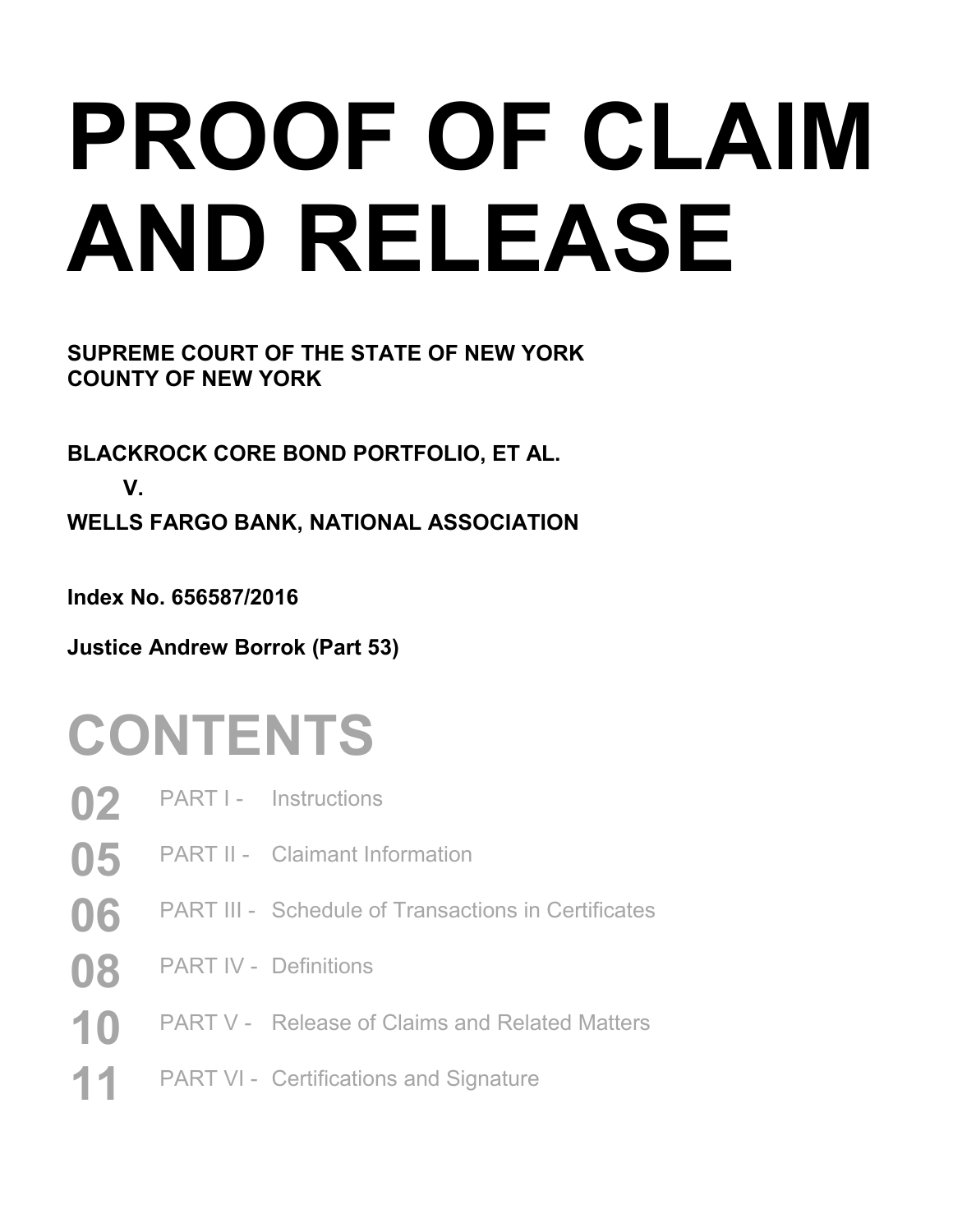### **PART I - INSTRUCTIONS**

To be eligible to recover as a member of the Settlement Class based on your claims in the abovecaptioned lawsuit, you must complete, sign, and timely submit this Proof of Claim and Release Form ("Claim Form") together with the additional documentation specified below, postmarked by **July 2, 2019**, and addressed to:

> BlackRock Wells Fargo Trustee Class Action c/o JND Legal Administration P.O. Box 91224 Seattle, WA 98111

Failure to submit your Claim Form by the date specified will subject your claim to rejection and may preclude you from being eligible to receive any money in connection with the Settlement.

### **A. GENERAL INSTRUCTIONS**

1. To be eligible to recover as a member of the Settlement Class based on your claims in the lawsuit entitled *BlackRock Core Bond Portfolio, et al. v. Wells Fargo Bank, National Association*, Index No. 656587/2016 (the "Action"), you must complete, sign, and timely submit this Proof of Claim and Release Form ("Claim Form") together with the additional documentation specified below. If you fail to timely submit a properly addressed (as set forth below) Claim Form with the additional required documentation, your claim may be rejected and you may be precluded from any recovery in connection with the proposed settlement of the Action ("Settlement").

2. Timely submission of this Claim Form, however, does not ensure that you will share in the proceeds of the Settlement.

3. You must submit your completed and signed Claim Form **by July 2, 2019**, addressed as follows:

#### **BlackRock Wells Fargo Trustee Class Action c/o JND Legal Administration P.O. Box 91224 Seattle, WA 98111**

4. If you submit your Claim Form by first-class mail, it will be deemed submitted on the date of the postmark. Otherwise, it will be deemed submitted when received.

5. It is important that you completely read and understand the Notice of Pendency of Class Action, Proposed Settlement and Fairness Hearing and Right to Appear (the "Notice") that accompanies this Claim Form, including the Plan of Allocation of the Net Settlement Fund set forth in the Notice. The Notice describes the proposed Settlement, how Settlement Class Members are affected by the Settlement, and the manner in which the Net Settlement Fund will be distributed if the Settlement and Plan of Allocation are approved by the Court.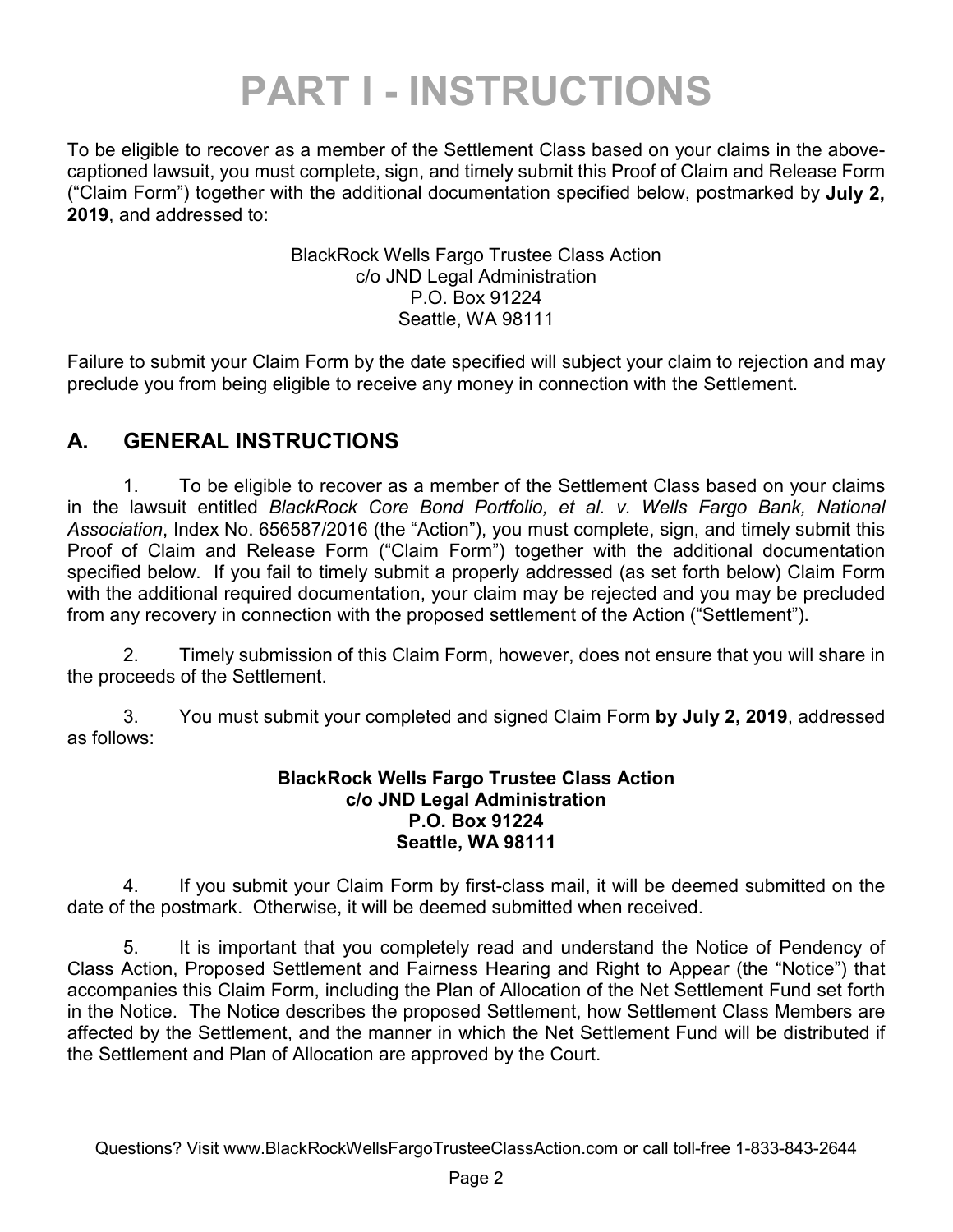6. If you are not a member of the Settlement Class as defined in the Notice, or if you, or someone acting on your behalf, submitted a Request for Exclusion from the Settlement Class, DO NOT submit a Claim Form.

7. If you are a member of the Settlement Class as defined in the Notice and you do not timely request exclusion therefrom, you will be bound by the terms of any judgment entered in the Action with respect to the Settlement, including any releases, injunctions, and assignments provided therein, WHETHER OR NOT YOU SUBMIT A CLAIM FORM.

8. **PLEASE NOTE:** Your claim is not deemed filed until you receive an acknowledgement postcard. The Claims Administrator will acknowledge receipt of your claim form by mail, within 60 days of receipt. If you do not receive an acknowledgement postcard within 60 days, call the Claims Administrator toll free at 1-833-843-2644.

### **B. INSTRUCTIONS FOR CLAIMANT IDENTIFICATION SCHEDULE**

1. This Claim Form must be submitted by the beneficial purchaser or acquirer of the Certificates upon which this claim is based, or by the authorized legal representative of such purchaser or acquirer. A list of the eligible Certificates can be obtained at www.BlackRockWellsFargoTrusteeClassAction.com.

2. If you purchased or otherwise acquired any of the Certificates and held the Certificate(s) in your name, you are the beneficial purchaser as well as the record purchaser. If, however, you purchased or otherwise acquired any of the Certificates and the Certificate(s) were registered in the name of a third party, such as a nominee or a brokerage firm, you are the beneficial purchaser, and the third party is the record purchaser.

3. Use Part II of this Claim Form below, entitled "Claimant Identification," to identify the beneficial purchaser(s)/acquirers(s), including joint purchaser(s)/acquirers(s).

4. All joint purchasers must be identified in Part II and sign this Claim Form on page 14 below.

5. By submitting a signed Claim Form, you will be swearing that you:

- (a) own or owned the Certificates you have listed in the Claim Form; or
- (b) are expressly authorized to act on behalf of the owner thereof.

6. Agents, executors, administrators, guardians, and trustees must complete and sign the Claim Form on behalf of persons represented by them, and they must:

- (a) expressly state the capacity in which they are acting;
- (b) identify the name, social security number or taxpayer identification number, address, and telephone number of the beneficial owner(s) of the Certificates; and
- (c) provide satisfactory evidence of their authority to bind to the Claim Form the person or entity on whose behalf they are acting.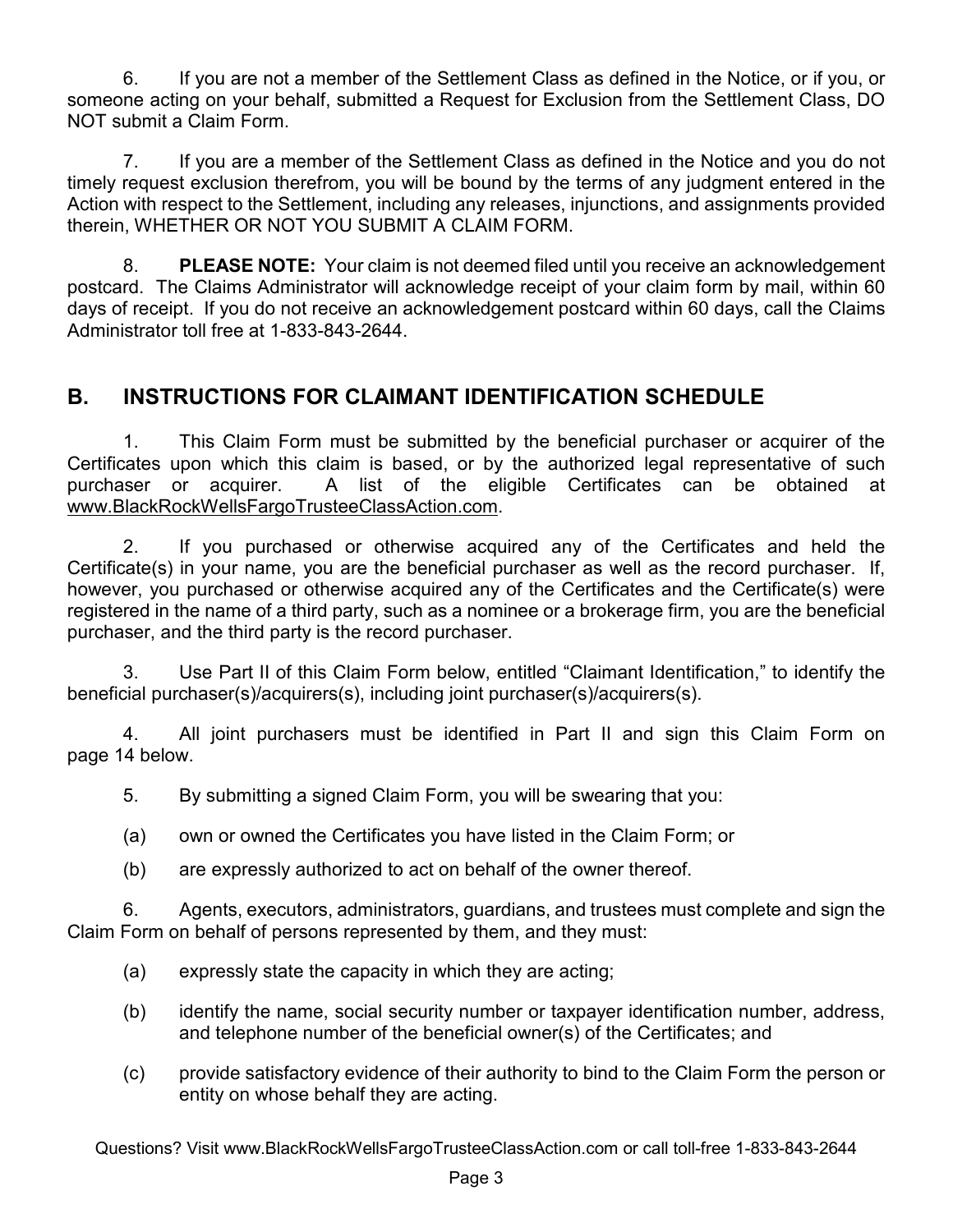### **C. INSTRUCTIONS FOR SCHEDULE OF TRANSACTIONS**

1. Use Part III of this Claim Form below, entitled "Schedule of Transactions in Certificates," to supply all required details of your transactions in and holdings of the Certificates. If you need more space or additional schedules, attach separate sheets in accordance with the instructions in Part III below. Sign and print or type your name on each additional sheet.

2. Please provide all of the requested information with respect to all of your purchases, other acquisitions, sales, and other dispositions of the Certificates.

3. List each transaction separately and in chronological order, by trade date, beginning with the earliest. You must accurately provide the month, day, and year of each transaction you list.

4. You must submit documents evidencing your transactions in and holdings of the Certificates to the Claims Administrator together with your Claim Form. Failure to provide this documentation could delay verification of your claim or result in the rejection of your claim.

- (a) Acceptable documentation may consist of copies of brokerage confirmation slips or monthly brokerage account statements, or an authorized statement from your broker containing the transactional and holding information found in a broker confirmation slip or account statement.
- (b) If such documents are not in your possession, please obtain copies of the documents or equivalent documents from your broker.
- (c) Do not send original documents. Please keep a copy of all documents that you send to the Claims Administrator as they will not be returned to you. Also, do not highlight any portion of the Claim Form or any supporting documents.

5. The above requests are designed to provide the minimum amount of information necessary to process the simplest claims. The Claims Administrator may request additional information as required to process your claim.

6. NOTICE REGARDING ELECTRONIC FILES: Certain claimants with large numbers of transactions may request, or may be requested, to submit information regarding their transactions in electronic files. All claimants MUST submit a manually signed paper Claim Form, whether or not they also submit electronic copies, either listing all their transactions or including a notation to see corresponding electronic file for all transactions. If you wish to file your claim electronically, you must contact the Claims Administrator at info@BlackRockWellsFargoTrusteeClassAction.com or visit the website for the Settlement, www.BlackRockWellsFargoTrusteeClassAction.com, to obtain the required file layout. No electronic files will be considered to have been properly submitted unless the Claims Administrator issues to the claimant a written acknowledgment of receipt and acceptance of electronically submitted data. **Do not assume that your file has been received until you receive this confirmation.**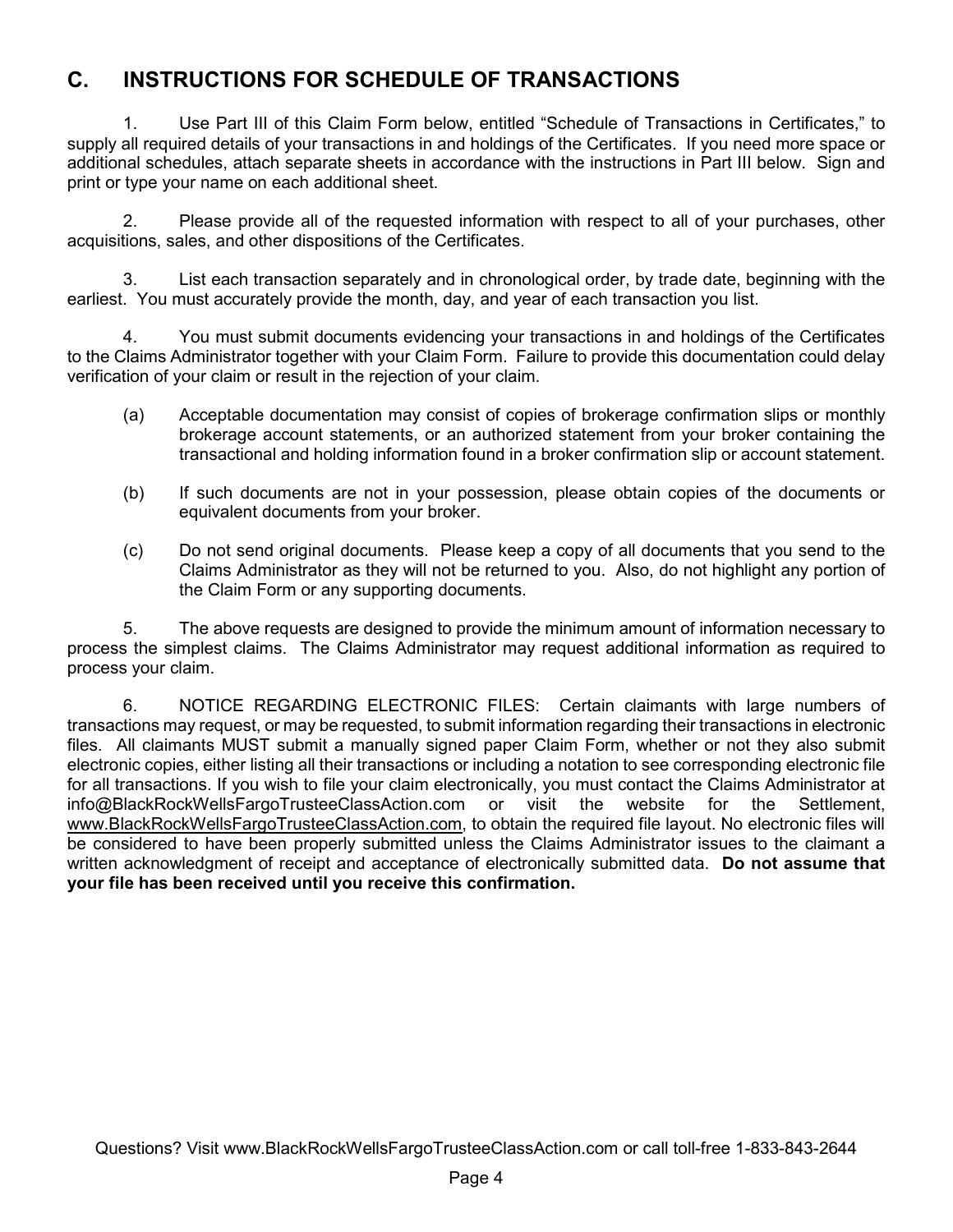### **PART II – CLAIMANT IDENTIFICATION**

#### **Please type or print**

Name(s) of Beneficial Purchasers/Acquirers (including Joint Purchasers/Acquirers)

| <b>Street Address</b>                   |                                       |                         |
|-----------------------------------------|---------------------------------------|-------------------------|
| City                                    | <b>State</b>                          | Zip Code                |
|                                         |                                       |                         |
| Foreign Province                        | <b>Foreign Country</b>                | <b>Telephone Number</b> |
|                                         |                                       |                         |
| Last 4 Digits of Social Security Number | <b>Taxpayer Identification Number</b> |                         |
|                                         | or                                    |                         |

### **BEST CONTACT FOR ADDITIONAL INQUIRIES REGARDING YOUR CLAIMS**

| Name of Best Contact  | Telephone Number |          |
|-----------------------|------------------|----------|
|                       | or               |          |
| <b>Street Address</b> |                  |          |
|                       |                  |          |
| City                  | State            | Zip Code |
|                       |                  |          |

#### **Please see Part I – Instructions, Section B on page 3 above concerning how to complete this portion of the Claim Form.**

**NOTE:** A separate Claim Form should be submitted for each separate person or legal entity (*e.g.*, a Claim Form from joint owners should not include separate transactions of just one of the joint owners, and an individual should not combine his or her IRA transactions with transactions made solely in the individual's name). Conversely, a single Claim Form should be submitted on behalf of one legal entity that includes all transactions made by that entity no matter how many separate accounts that entity has (*e.g.*, a corporation with multiple brokerage accounts should include all transactions in the Certificates on one Claim Form, no matter how many accounts were associated with the transactions).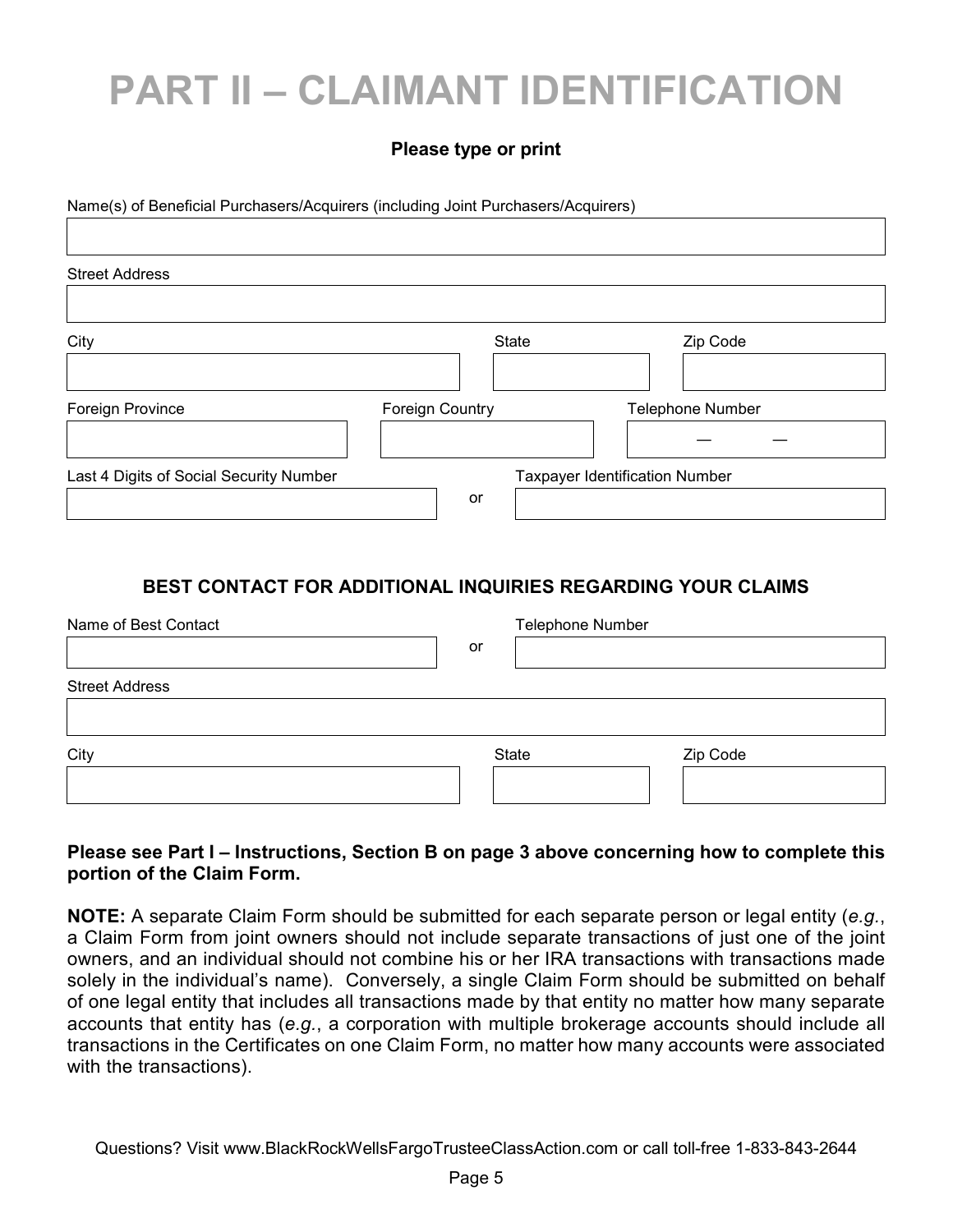### **PART III – SCHEDULE OF TRANSACTIONS IN CERTIFICATES**

#### **A. PURCHASES AND OTHER ACQUISITIONS**  List all purchases and other acquisitions of the Certificates in chronological order, starting with the earliest transaction. **A list of the Certificates and their CUSIPs can be found at www.BlackRockWellsFargoTrusteeClassAction.com.** Be sure to enclose the required documentation. **Date(s) of Purchase or Acquisition (list chronologically) MM/DD/YYYY CUSIP Face Amount Purchased or Acquired**  Price **Total Cost\*** / / / | | | \$ | \$ | \$ / / / | | | \$ | \$ | \$ / / / | | | \$ | \$ | \$ / / / | | | \$ | \$ | \$

Not including any commissions, taxes or other fees paid.

#### **B. SALES AND OTHER DISPOSITIONS**

List all sales and other dispositions of the Certificates in chronological order, starting with the earliest transaction. Be sure to enclose the required documentation.

| Date(s) of Sale or<br><b>Disposition</b><br>(list chronologically)<br>MM/DD/YYYY | <b>CUSIP</b> | <b>Face Amount</b><br><b>Sold or Disposed</b> | <b>Price</b> | <b>Total Proceeds*</b> |
|----------------------------------------------------------------------------------|--------------|-----------------------------------------------|--------------|------------------------|
|                                                                                  |              | \$                                            | \$           | \$                     |
|                                                                                  |              | \$                                            | \$           | \$                     |
|                                                                                  |              | \$                                            | \$           | \$                     |
|                                                                                  |              | \$                                            | \$           | \$                     |

\*Not deducting any commissions, taxes or other fees paid.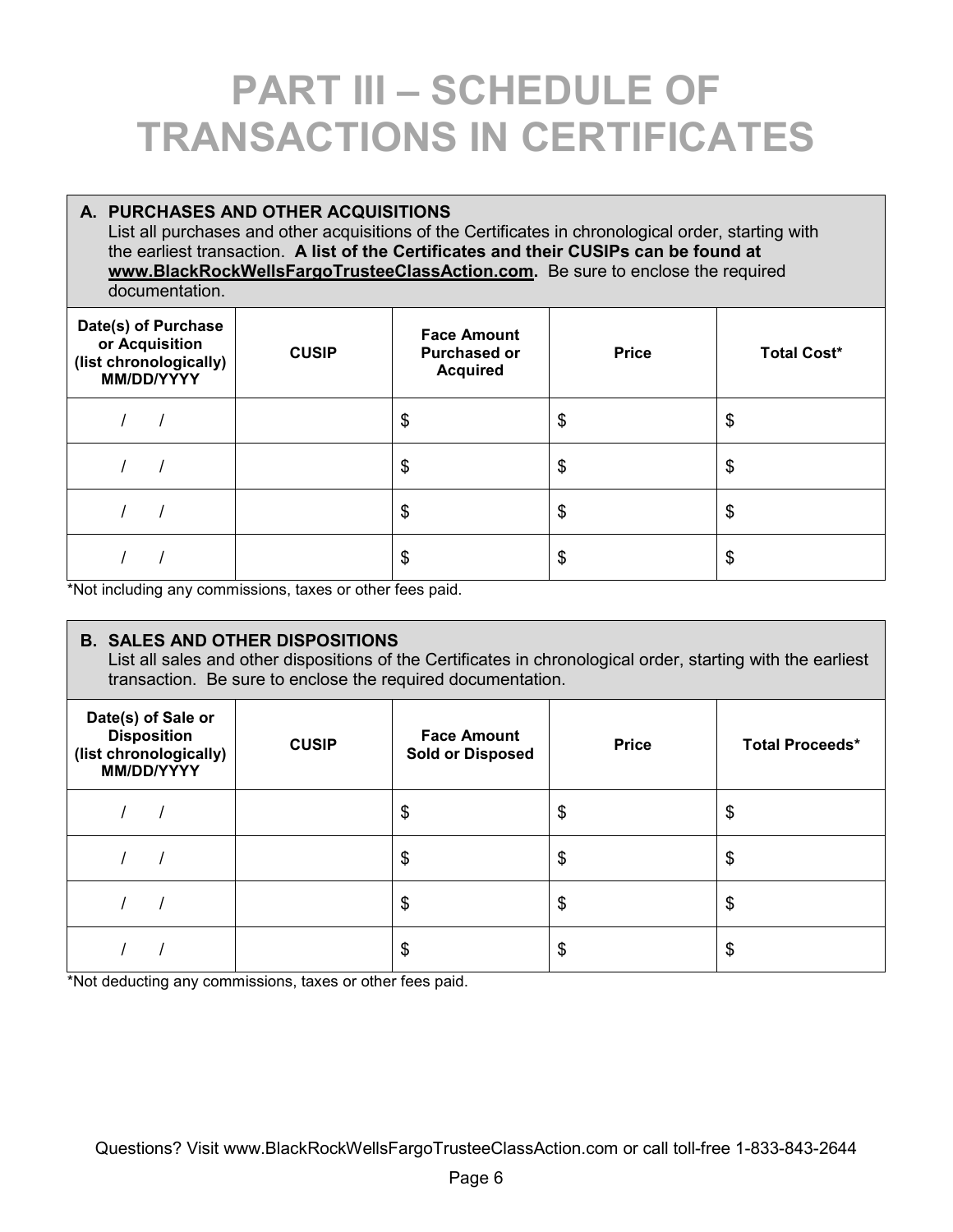### **C. RETAINED CERTIFICATES**

State the CUSIP and face amount of each Certificate listed on

**www.BlackRockWellsFargoTrusteeClassAction.com** that you still own as of the date you sign this Claim Form. Be sure to enclose the documentation evidencing such continued ownership.

| <b>CUSIP</b> | <b>Face Amount</b> |
|--------------|--------------------|
|              | \$                 |
|              | \$                 |
|              | œ<br>Φ             |
|              | \$                 |

If you need additional space to list your transactions or continued holdings, check the box at right, photocopy this page, and write and sign your name on each copy you submit. If you do not check this box, these additional pages may not be reviewed.

#### PROCEED TO THE REMAINDER OF THIS PROOF OF CLAIM FORM. YOU MUST READ AND SIGN BELOW.

**Additional Pages?**   $\Box$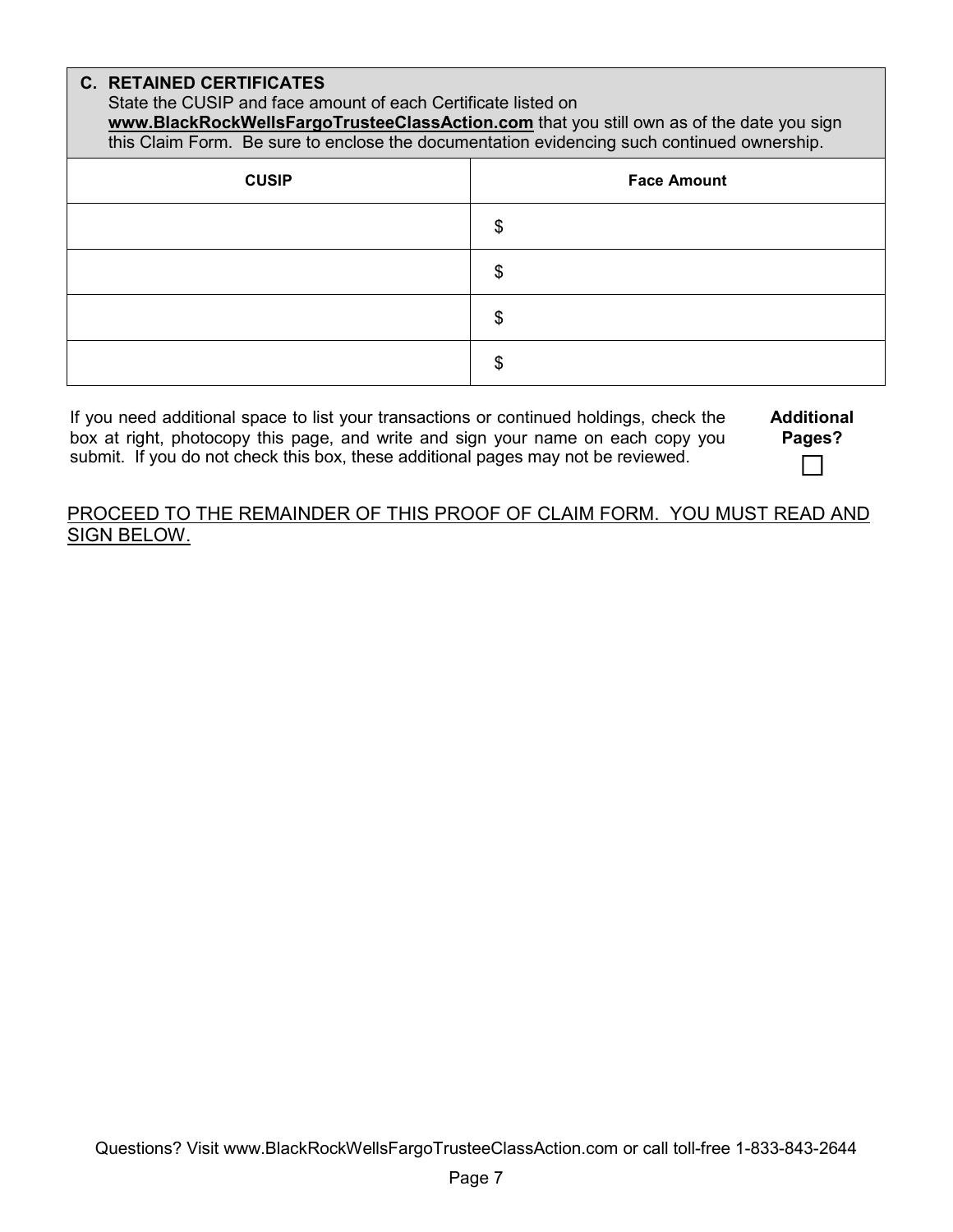### **PART IV - DEFINITIONS**

Capitalized terms used in this Claim Form and in the Notice have the meanings set forth in the Stipulation and Agreement of Settlement dated November 9, 2018, which is available at www.BlackRockWellsFargoTrusteeClassAction.com. Definitions of key terms, including those used in the Release of Claims below, are set forth here.

1. **"Defendant's Released Claims"** means any and all Claims (including Unknown Claims) against Plaintiffs, Plaintiffs' Releasees, and Settlement Class Members that arise out of or relate to the facts, acts, omissions, transactions or occurrences that have been alleged to form a basis of liability in the Actions or that could have been alleged to form a basis of liability by Wells Fargo in its capacities related to the Trusts in the Actions (including any facts, acts, omissions, or occurrences alleged to be, or that could be alleged to be, past, present, or continuations in the future of the alleged breaches of contract or other duties at issue in the Actions). Defendant's Released Claims include, but are not limited to, all Claims that arise out of or relate to facts, acts, omissions, transactions, or occurrences: (a) asserted in the Federal Action, (b) asserted in the NY State Court Action, (c) asserted in the Declaratory Relief Action, (d) asserted in the Third-Party Actions, or (e) that could have been asserted in any forum that arise out of or are based upon the allegations, transactions, facts, matters or occurrences, involved, set forth, or referred to in the Federal Action, the NY State Court Action, the Declaratory Relief Action, or the Third-Party Actions. Defendant's Released Claims do not include any claims relating to the enforcement of the Settlement or any Claims against any person or entity who or which is excluded from or not included in the Settlement Class or submits a Request for Exclusion from the Settlement Class that is accepted by the Court.

2. **"Defendant's Releasees"** means the Defendant and each of the Defendant's current or former employees, agents, representatives, directors, officers, attorneys, personal or legal representatives, predecessors, successors, parents, subsidiaries, divisions, joint ventures, agents, assigns, administrators, related or affiliated entities, in their capacities as such, and any entity in which Defendant has a controlling interest.

3. **"Plaintiffs' Released Claims"** means any and all Claims (including Unknown Claims) against the Defendant and Defendant's Releasees that arise out of or relate to any of the facts, acts, omissions, transactions, or occurrences that have been alleged to form a basis of liability in the Actions or that could have been alleged to form a basis of liability against Wells Fargo in its capacities related to the Trusts in the Actions (including any facts, acts, omissions, or occurrences alleged to be, or that could be alleged to be, past, present, or continuations in the future of the alleged breaches of contract or other duties at issue in the Actions). Plaintiffs' Released Claims include, but are not limited to, all Claims that arise out of or relate to facts, acts, omissions, transactions, or occurrences: (a) asserted in the Federal Action, (b) asserted in the NY State Court Action, (c) asserted in the Declaratory Relief Action, (d) asserted in the Third-Party Actions, or (e) that could have been asserted in any forum that arise out of or are based upon the allegations, transactions, facts, matters or occurrences, involved, set forth, or referred to in the Federal Action, the NY State Court Action, the Declaratory Relief Action, or the Third-Party Actions, including but not limited to Claims arising out of or relating to: (i) documents missing or allegedly missing from the loan files that were delivered to the Trusts and/or the custodians for the Trusts; (ii) breaches or alleged breaches of duty or of representations or warranties by the sellers of the mortgage loans to the Trusts; (iii) breaches or alleged breaches of duty (whatever the source of the duty) relating to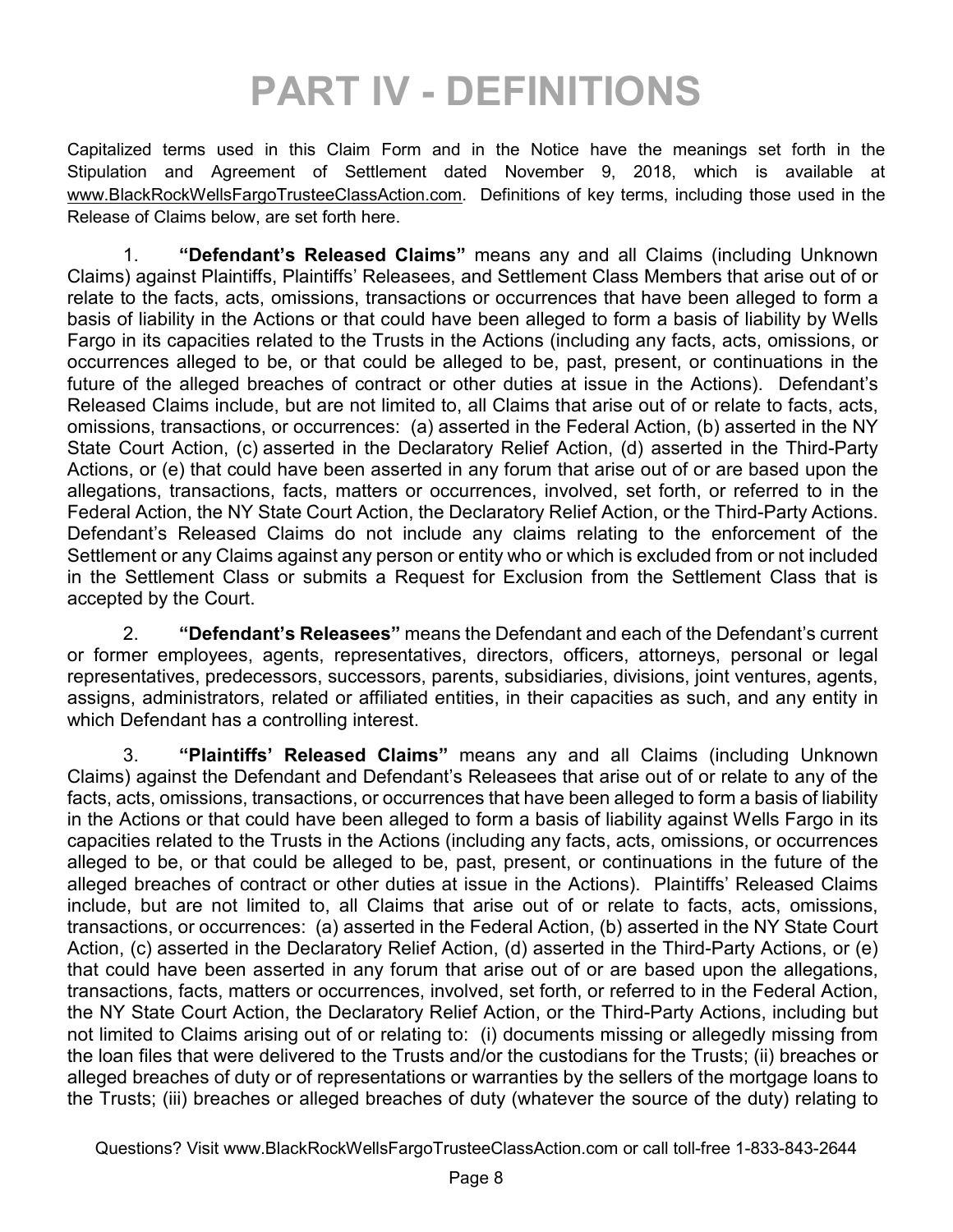servicers, master servicers, or custodians of the mortgage loans in the Trusts; (iv) alleged conflicts of interest or acting and/or failing to act as a result of alleged conflicts of interest; (v) the actions or omissions of Defendant and Defendant's Releasees with regard to items (i) to (iv); and/or (vi) the use of funds from the Trusts by Defendant or Defendant's Releasees for the defense or indemnification of any lawsuit or claims. Plaintiffs' Released Claims do not include any claim that any Party could assert under the Settlement Agreement. The Settlement does not release any Claims relating to the enforcement of the Settlement or of any person or entity who or which is excluded from or not included in the Settlement Class or submits a Request for Exclusion from the Settlement Class that is accepted by the Court.

4. **"Plaintiffs' Releasees"** means Plaintiffs and each of Plaintiffs' current or former employees, agents, representatives, directors, officers, attorneys, personal or legal representatives, predecessors, successors, parents, subsidiaries, divisions, joint ventures, agents, assigns, administrators, related or affiliated entities, in their capacities as such, and any entity in which a Plaintiff has a controlling interest. Plaintiffs' Releasees include the named defendants in the Third-Party Actions.

5. **"Released Parties"** means Defendant and Defendant's Releasees and Plaintiffs and Plaintiffs' Releasees.

6. **"Settlement Class"** or **"Class"** means all persons or entities who purchased or otherwise acquired a beneficial interest in a security issued from the Trusts and (i) hold on the date on which the Court enters an order finally approving the Settlement or (ii) held at any time on or after June 18, 2014, but no longer hold as of the date on which the Court enters an order finally approving the Settlement. Excluded from the Class are Defendant, the Originators, the Sellers, the Master Servicers and the Servicers to the Trusts, and their officers and directors, their legal representatives, successors or assigns, and any entity in which they have or had a controlling interest; provided, however, that Wells Fargo is not excluded from the Class to the extent that Wells Fargo holds Certificates in the Trusts as assets in its capacity as a trustee or indenture trustee (or similar capacity) for the benefit of third party investors. Also excluded from the Class are IKB International, S.A., IKB Deutsche Industriebank A.G., and the plaintiffs or any entity a court determines to be the proper plaintiff(s) in the following actions: (i) *Royal Park Investments SA/NV v. Wells Fargo Bank, N.A.*, Case No. 14-cv-9764 (S.D.N.Y.); (ii) *National Credit Union Administration Board, et al. v. Wells Fargo Bank, N.A*., Case No. 14-cv-10067 (S.D.N.Y.); (iii) *Phoenix Light SF Limited, et al. v. Wells Fargo Bank, N.A.*, Case No. 14-cv-10102 (S.D.N.Y.); (iv) *Commerzbank AG. v. Wells Fargo Bank N.A.*, No. 15-cv-10033 (S.D.N.Y.) and (v) any person or entity that properly requests exclusion from the Class.

7. **"Settled Claims"** means Defendant's Released Claims and Plaintiffs' Released Claims.

8. **"Settling Parties"** or **"Parties"** means (i) Wells Fargo, and (ii) Plaintiffs on behalf of themselves and the Settlement Class Members. The definition includes Settlement Class Members.

9. **"Unknown Claims"** means any and all Settled Claims that (i) any Plaintiff and/or Class Member does not know or suspect to exist in his, her, or its favor at the time of the release of Defendant and Defendant's Releasees, or that the Defendant does not know or suspect to exist in its favor at the time of the release of Plaintiffs, Plaintiffs' Releasees, and Class Members, and (ii) if known by him, her, or it might have affected his, her, or its decision with respect to the Settlement and releases entered herein, or as to any Class Member, might have affected his, her, or its decision not to object to this Settlement or not exclude himself, herself, or itself from the Settlement Class.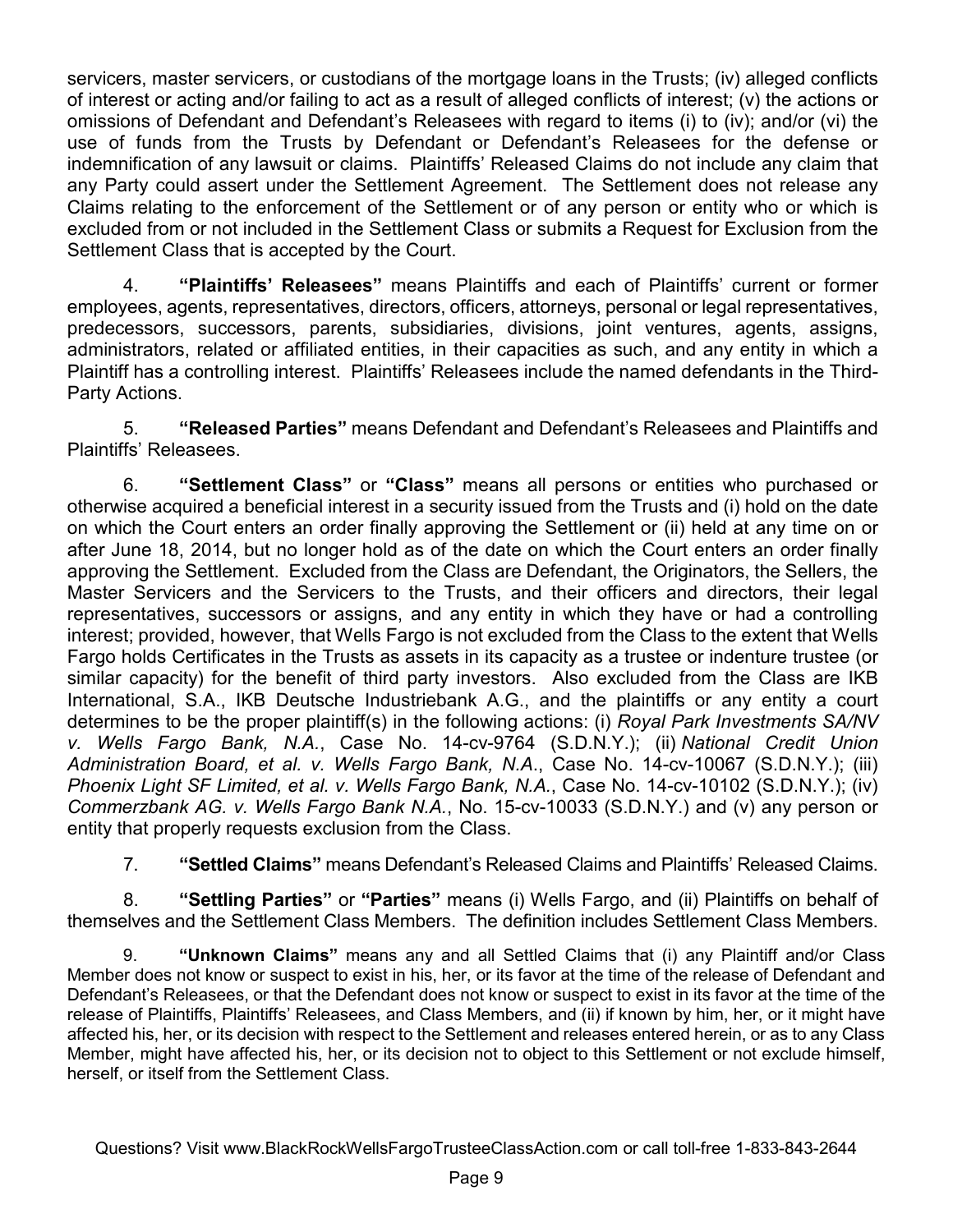### **PART V - RELEASE OF CLAIMS AND RELATED MATTERS**

1. I (We) understand, acknowledge, consent and intend that, pursuant to the Judgment, upon the Effective Date, I (we), on behalf of myself (ourselves) and my (our) heirs, executors, administrators, predecessors, successors, and assigns, fully, finally and forever release, relinquish, waive, discharge and dismiss each and every one of Plaintiffs' Released Claims, and shall forever be enjoined from pursuing any or all Settled Claims against Defendant and any of Defendant's Releasees, whether directly or indirectly, whether on their own behalf or otherwise, as set forth in more detail in the Stipulation.

2. I (We) understand, acknowledge, consent and intend that, pursuant to the Judgment, upon the Effective Date, that the release of the Settled Claims against Defendant and any of Defendant's Releasees applies to the Certificates and will bind any future purchasers or acquirers of securities, notes, or interests of any kind in the Trusts from Plaintiffs, Plaintiffs' Releasees, and Settlement Class Members with respect to such securities, notes, or interests of any kind in the Trusts. I (We) further understand, acknowledge, consent and intend that, without waiver of any position or argument regarding the applicability of any particular statutory provision, the releases contained in the Settlement shall apply to and release any and all Settled Claims against Defendant and Defendant's Releasees regardless of when such Claims accrued, including any and all Claims transferred me (us) pursuant to any agreement or by operation of any applicable law, including, but not limited to, N.Y. Gen. Oblig. Law § 13-107.

3. I (We) understand, acknowledge, consent, and intend that, pursuant to the Judgment, I (we) shall be deemed to have waived, and by operation of the Judgment shall have expressly waived, to the fullest extent permitted by law, any and all provisions, rights, and benefits conferred by Cal. Civ. Code § 1542, and any law of any state or territory of the United States, or principle of common law, or the law of any foreign jurisdiction, that is similar, comparable or equivalent to Cal. Civ. Code § 1542, which provides:

A general release does not extend to claims which the creditor does not know or suspect to exist in his or her favor at the time of executing the release, which if known by him or her must have materially affected his or her settlement with the debtor.

I (We) understand and acknowledge, after having had the opportunity to confer with counsel, that I (we) hereafter may discover facts in addition to or different from those that I (we) now know or believe to be true with respect to the subject matter of the Claims and rights released in this Settlement. Nevertheless, I (we) understand, acknowledge, and intend for the releases set forth in the Settlement to be extended to all Claims (including Unknown Claims) and rights encompassed therein, whether known, unknown, suspected, unsuspected, concealed, hidden, accrued, unaccrued, contingent, or non-contingent.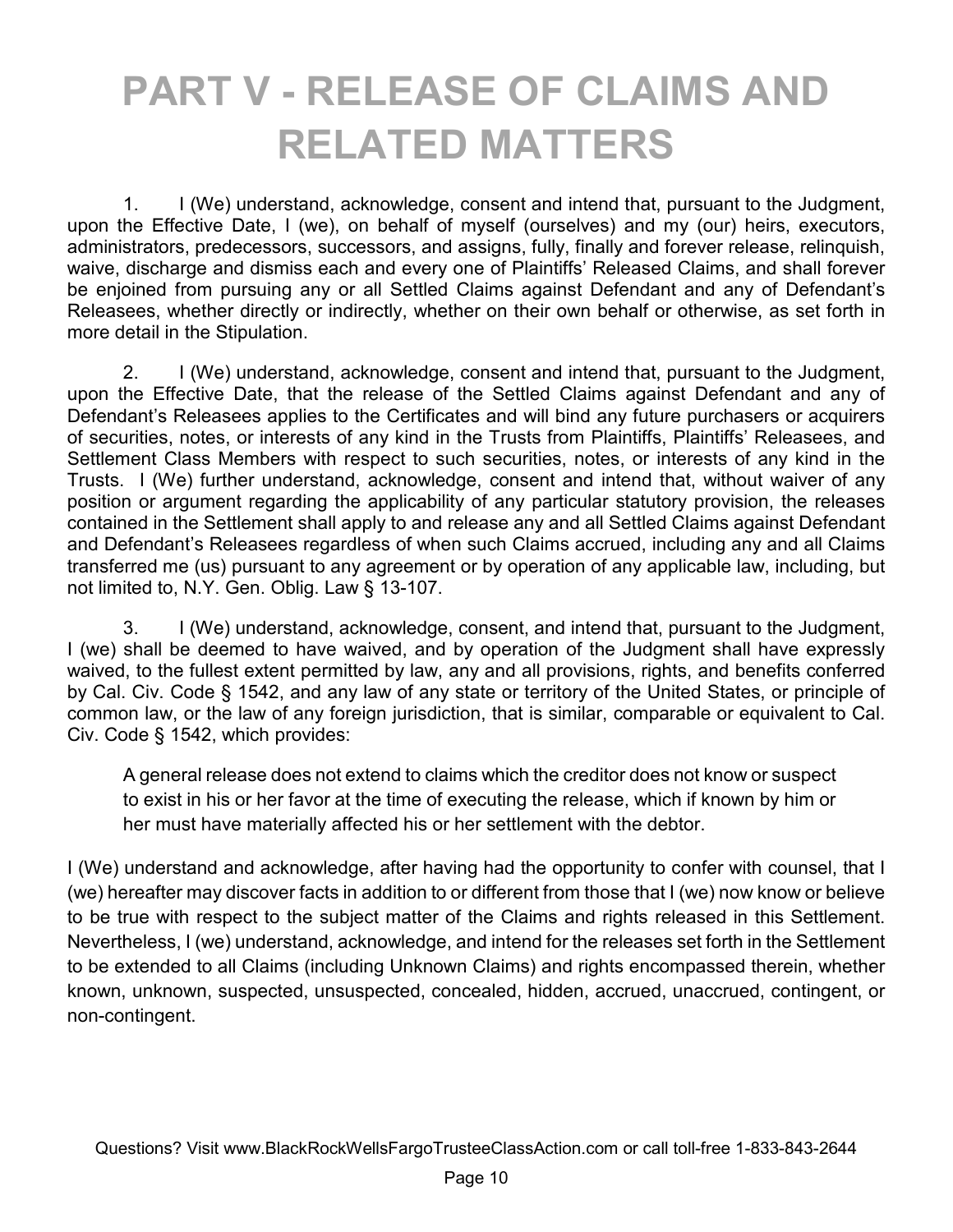### **PART VI - CERTIFICATION AND SIGNATURE**

By signing and submitting this Claim Form, the claimant(s) or the person(s) who represent(s) the claimant(s) agree(s) to the release above and certifies (certify) as follows:

1. I (We) have read and understand the contents of the Notice, the Plan of Allocation, and this Claim Form, including the releases provided for in the Settlement as described in Part V – Release of Claims and Related Matters above, and the terms of the Plan of Allocation;

2. I (We) submit this Claim Form under the terms of the Stipulation of Settlement dated November 9, 2018 which is described in the Notice.

3. I (We) acknowledge that I am (we are) bound by and subject to the terms of any judgment that may be entered in this Action, including all releases, injunctions, and assignments contained in the Stipulation or described above in Part V – Release of Claims and Other Matters.

4. I (We) submit to the jurisdiction of the New York Supreme Court, with respect to my (our) claim as a Settlement Class Member(s) and for purposes of enforcing the release and covenant not to sue set forth herein.

5. I (We) have not submitted any other claim covering the same purchases or sales of the Certificates and know of no other Person having done so on my (our) behalf.

6. I am (We are) members of the Settlement Class, as defined in the Notice, and am (are) not excluded by definition from the Settlement Class and have not submitted a Request for Exclusion.

7. I (we) own(ed) the Certificates identified in the Claim Form and have not assigned the claim against Defendant or any of Defendant's Releasees to another, or that, in signing and submitting this Claim Form, I (we) have the authority to act on behalf of the owner(s) thereof.

8. I (we) agree to furnish such additional information with respect to this Claim Form as the Claims Administrator, Class Counsel or the Court may require;

9. I (we) waive the right to trial by jury, to the extent it exists, agree(s) to the determination by the Court of the validity or amount of this Claim and waives any right of appeal or review with respect to such determination;

10. I (We) certify that I am (we are) NOT subject to backup withholding under the provisions of Section 3406(a)(1)(c) of the Internal Revenue Code because: (a) I am (we are) exempt from backup withholding; (b) I (we) have not been notified by the I.R.S. that I am (we are) subject to backup withholding as a result of a failure to report all interest or dividends; or (c) the I.R.S. has notified me (us) that I am (we are) no longer subject to backup withholding. *NOTE: If you have been notified by the I.R.S. that you are subject to backup withholding, please strike out the language that you are not subject to backup withholding in the certification above. The I.R.S. does not require your consent to any provision other than the certification required to avoid backup withholding.*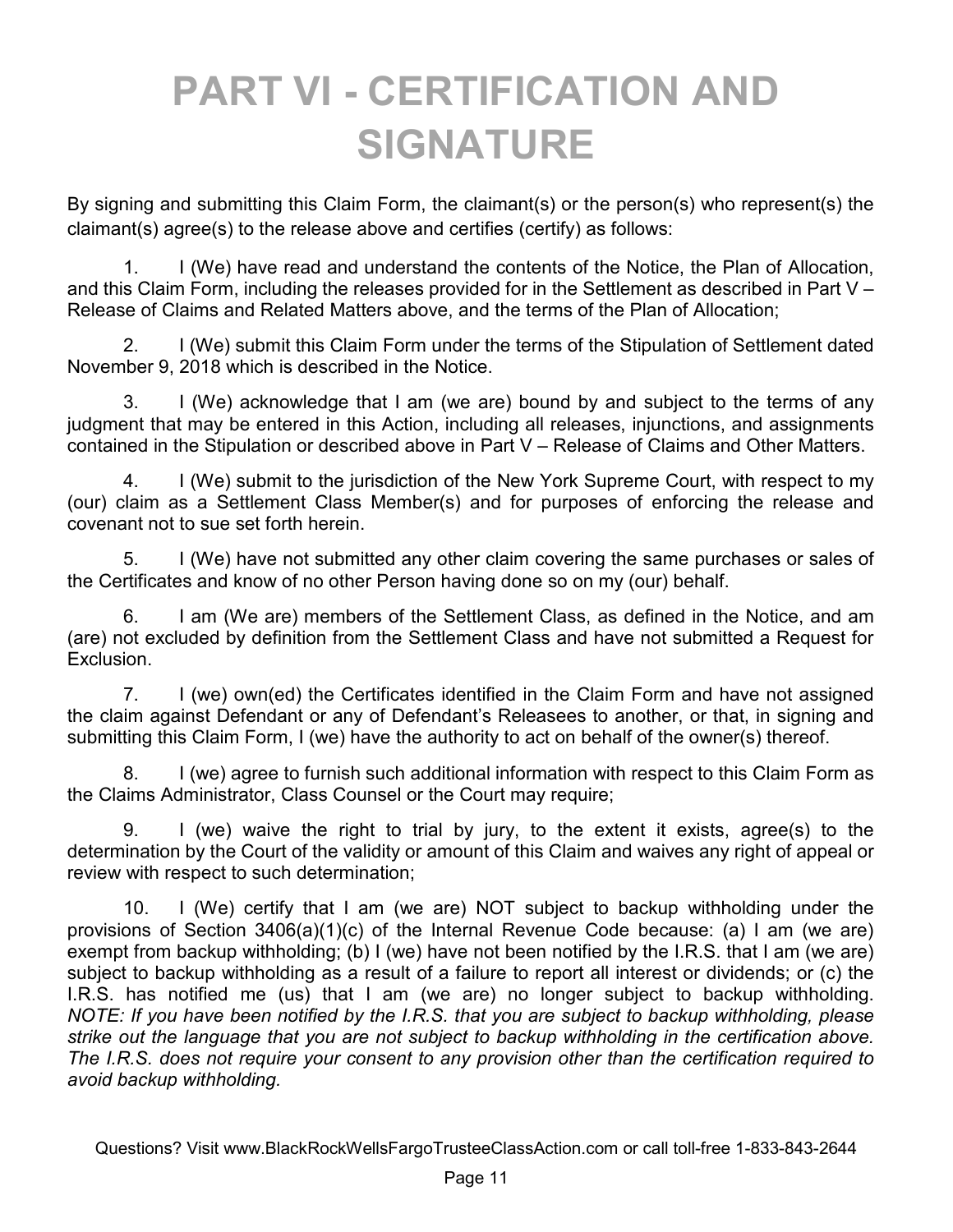**Under the penalties of perjury under the laws of the State of New York, I (we) certify that all of the information that I (we) provided on this Claim Form is true, correct and complete and that the documents submitted herewith are genuine**, **true and correct copies of what they purport to be.** 

 $\overline{\phantom{a}}$  , and the contribution of the contribution of the contribution of the contribution of the contribution of the contribution of the contribution of the contribution of the contribution of the contribution of the Signature of Claimant/Person Completing Form Date

Print Name of Claimant

Print Name of Person Completing Form (if applicable)

\_\_\_\_\_\_\_\_\_\_\_\_\_\_\_\_\_\_\_\_\_\_\_\_\_\_\_\_\_\_\_\_\_\_\_\_\_\_\_\_\_\_\_\_\_

\_\_\_\_\_\_\_\_\_\_\_\_\_\_\_\_\_\_\_\_\_\_\_\_\_\_\_\_\_\_\_\_\_\_\_\_\_\_\_\_\_\_\_\_\_

Capacity of person signing (*e.g.*, executor, president, trustee, custodian, etc.) Must enclose evidence of authority to act on behalf of claimant – see paragraph B.6 of the Instructions on page 3 of this Claim Form.

 $\overline{\phantom{a}}$  , and the contribution of the contribution of the contribution of the contribution of the contribution of the contribution of the contribution of the contribution of the contribution of the contribution of the

| Signature of Joint Claimant, if any            | Date |  |
|------------------------------------------------|------|--|
| (If this claim is being submitted on behalf of |      |  |
| Joint Claims, then each must sign.)            |      |  |

\_\_\_\_\_\_\_\_\_\_\_\_\_\_\_\_\_\_\_\_\_\_\_\_\_\_\_\_\_\_\_\_\_\_\_\_\_

Print Name of Joint Claimant